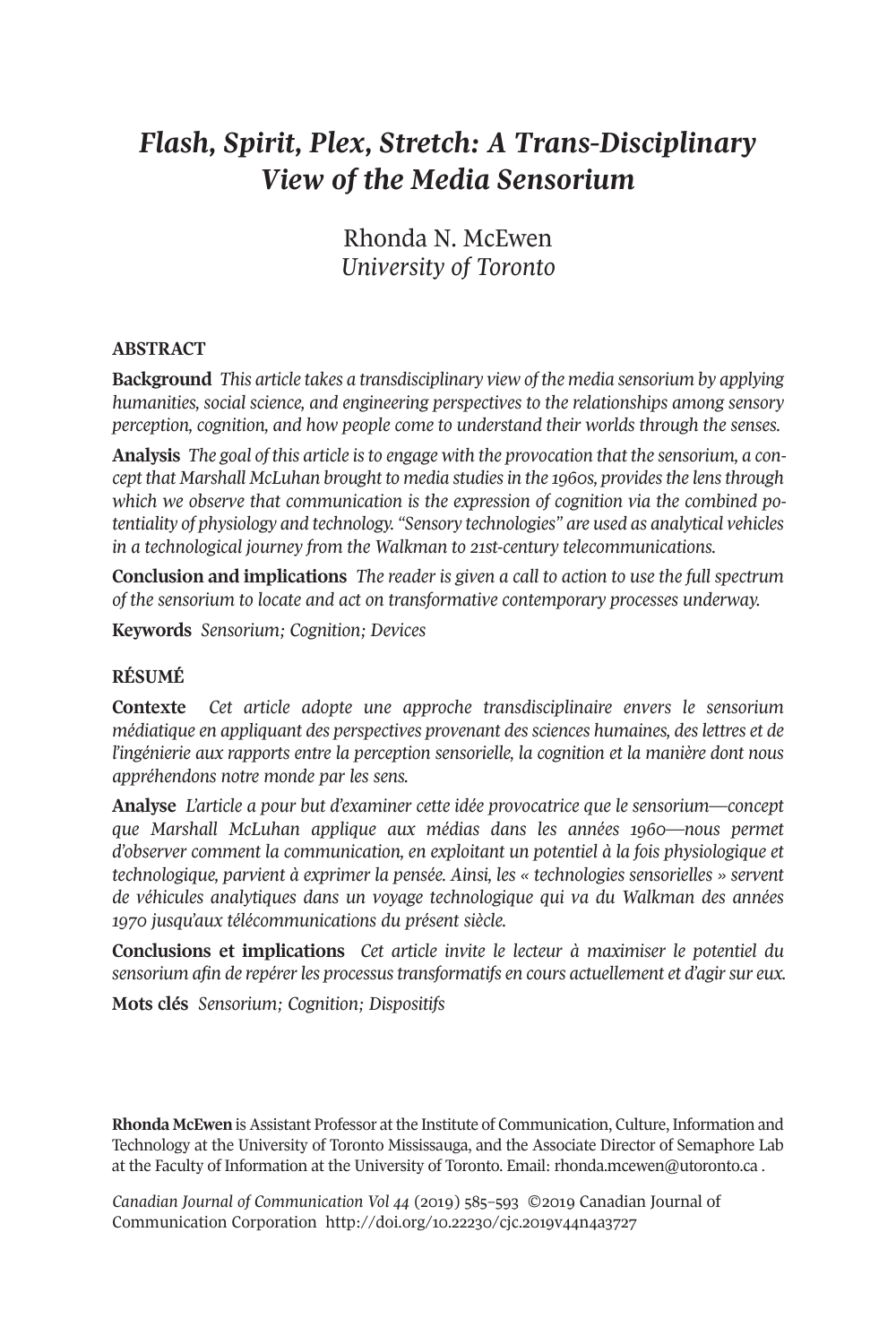# **Introduction**

Marshall McLuhan's contribution to media scholarship is so familiar—both to scholars and, due to broadcast media and cultural productions, the intelligentsia of the general population—thatitis easy to overlook how his work has resonated in cognate fields of study. One such area can be described as sensory studies, involving humanities, social science, and psychology scholars who focus on the relationships among sensory perception, cognition, and how people come to understand their worlds through the senses.

For example, anthropologist and sensory scholar David Howes (2005) asserts that perception is a cultural construct that is mediated through the bodily senses of sight, hearing, smell, taste, touch, and so on. This feels essentially familiar to the ways that McLuhan (1991) defined media as having effects on individual or collective understanding, thought, behaviour, and attitudes, that is, on how we sense and perceive. Where Howes and McLuhan disagreed is on whether or not the senses could be disaggregated in an analysis of effects. For Howes, the senses need to be considered in their simultaneity, while McLuhan posited that media have differential and biasing effects on our individual senses. Nevertheless, both agree that the senses are important in the understanding of perception and effects.

Taken together, these two sets of ideas form a complimentary and bidirectional interconnection where, directed by our senses, media are both constructed by and have an effect on our perception. In this article, a connection is made to McLuhan's ideas on the sensorium in the form of a reflection on how his initial ideas can be extended to consider media, perception, and the nature of the senses. The primary goal of this reflection is to engage with the provocation that the sensorium provides the lens through which we observe that communication is the expression of cognition via the combined potentiality of physiology (i.e., the anatomy of our senses) and technology (in the form of media). In addition, rooted in McLuhan's analytical technique, which contextualizes media in the history and practice of their use, the sensations to the cognitive assemblage from which we make sense of our daily lives can be added. The following reflection orresponse to the provocation is an exploration in four quadrants of a whole. They are subtitled: Flash, Spirit, Plex and Stretch.

## **Flash**

The year was 1979. Pink Floyd released *The Wall* and Michael Jackson released *Off the Wall*, both of which were considered breakthrough collections and described by*Rolling Stone* (2012) magazine as among the greatest albums of all time. It was also the year that Sony serendipitously launched the Walkman to global markets with extraordinary success (Franzen, 2014), at a cost of U.S.\$200 for the pleasure. In its rapid rise, the Walkman elevated the utility and importance of earbud-type headphones and delivered mobile music experiences to a worldwide audience of users ready to take self-selected sound from their pockets to their ears.

In 1979, for the same U.S.\$200 you could be the owner of an Atari Video Computer System with nine possible game cartridges. A few months later your tenth game would be *Space Invaders*, the arcade then home console game that, when adjusted for inflation, remains the highest-grossing video game ever made, and is considered to be the game that transformed a niche market into a global computer gaming industry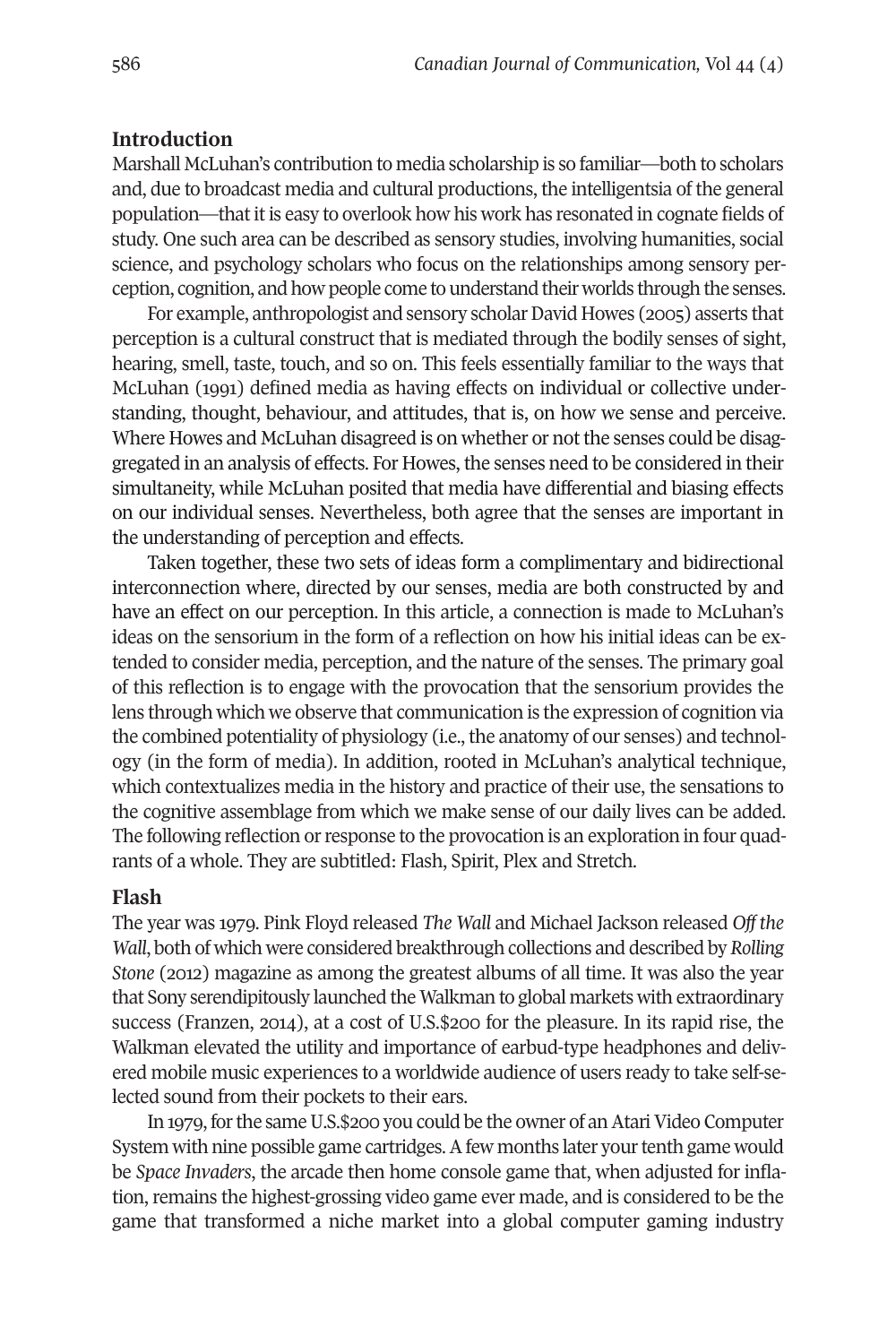(Montfort & Bogost, 2009). The Atari platform provided an alternative purpose for the television, temporarily turning it into a non-broadcast content device for a separate and (still) unregulated industry. With over 30 million consoles sold, it was a harbinger of a desire to bring tactile, visual, and auditory sensory experiences from the arcade into the home.

The year 1979 was bracketed by two of Marshall McLuhan's more influential books: *Understanding Media: Extensions of Man* published in 1964 and *Laws of Media* posthumously published by his son Eric in 1988. In both publications, McLuhan demonstrates his approach to media studies, which insists on an examination of the historical and social context of communication technologies to more fully grasp their full effects; a conceptual approach described as *figure and ground* (McLuhan & McLuhan, 1992)*.* This approach shares philosophical roots with Gestalt psychology, which considers human perception to be derived from the complexity of interactions from sensory and other systems. This results in an approach to media analysis that ties the interplay of history and specific social and cultural contexts to the consideration of human-technology interaction on a sensory level.

So, back to 1979 with a personal childhood reflection. After judiciously saving pocket money for 12 months, I was the fortunate owner of a Kodak Tele-instamatic 608, 110 film camera with several flip-flash strips for indoor footage. While the Walkman or Atari console was not within reach, for U.S.\$33.50 (tax included), I joined consumer ranks with a portable high technology. It was gorgeous, sleek, mobile, and the first thing I ever saved for and bought. All of the contemporary rhetoric of moral hype surrounding technology addiction would have applied, saved only by the not insignificant cost of film cartridges and flash strips. That camera was with me like a second skin.

Everything about that sexy beast was sensory: the feel of it snuggled in your back pocket, the sound of snapping open the lens cover, the somewhat firm resistance pressure of the shutter release button, the somatosensation in the form of butterflies fluttering in your stomach just before the POP of the flash-bulb blowing, the smell of the zirconium foil burning, and the taste of sweet popularity that flowed from the answer to the question, "Is that your camera?" "Yes!"

I was inseparable from that camera. Through the viewfinder I could compose mini-stories and over a short time, I developed a way of focusing on my environment by creating boundaries around objects I thought would be a good photo. I especially loved photographing people, and in particular their gaze. I had the idea that the camera was my window to their soul. It was my idea—and Aristotle's, he is attributed with articulating the five senses and thought of them as entry points to that intangible and essential part of a person: the soul. The thing about our senses is that we often think of them as individual entities; we are likely to consider our eyes and sight as separate from our ears and hearing. In *The Global Village: Transformations in World Life and Media in the 21st Century*, Marshall McLuhan and Bruce Powers (1992) described a multisensory view of the world ushered in by the widespread adoption of electronic media, which brought an engagement of many senses at once versus a focus on a vision-dominated, linear and sequential paradigm that was predominant with print media.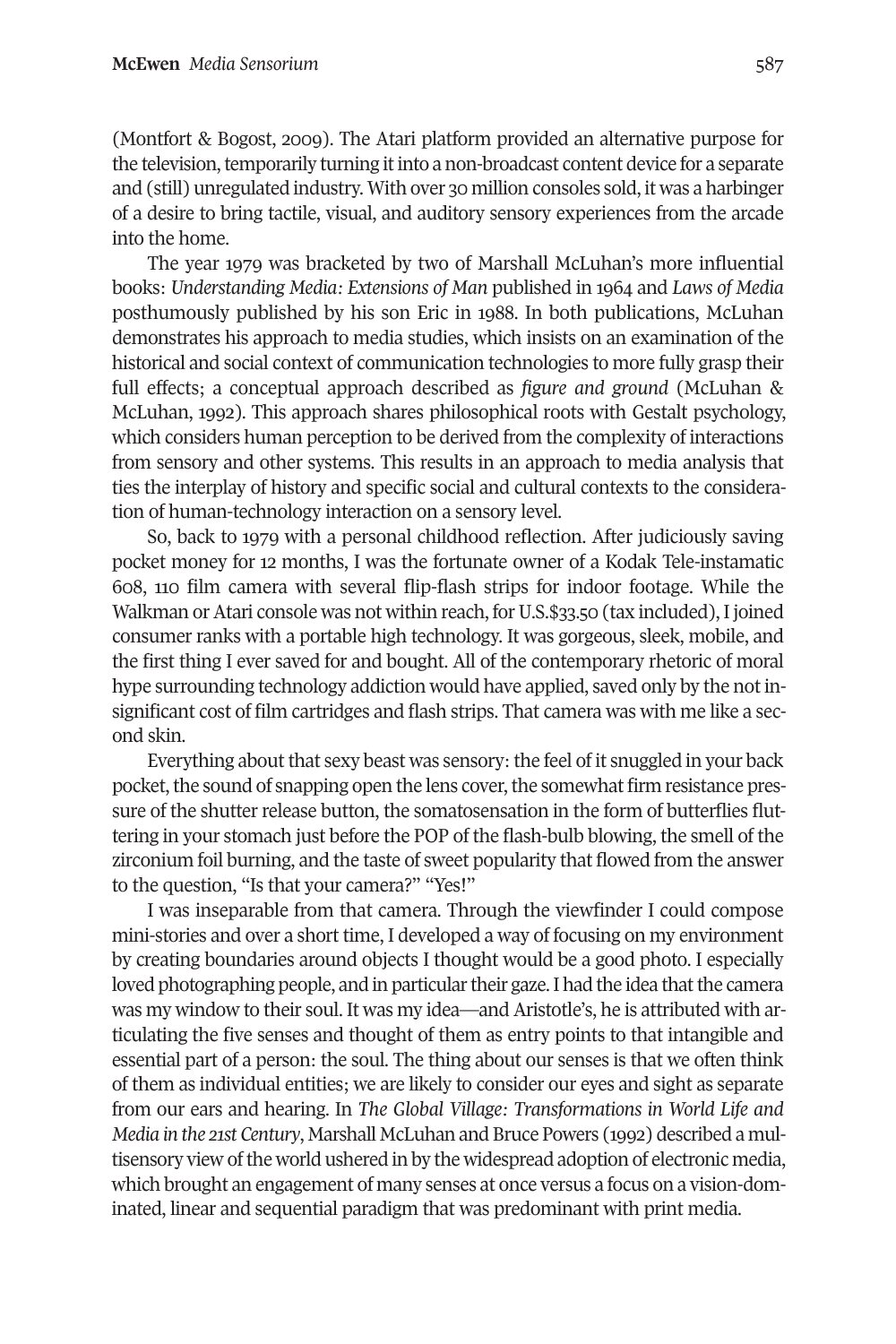As I reflect on it now, the connection between what I could see through the viewfinder and the press of the shutter release was real. The visual and the tactile are connected. Enmeshed. As if I was hand-selecting the image, arranging it with my fingers—I could touch with my eyes. Synesthesia describes a neurological condition where stimulus from one sensory source is involuntarily attributed to another. Seeing sounds. Hearing colour. Feeling and sight. In "Inside the Five Sense Sensorium," McLuhan states (1961), "For, in practice, tactility is less a separate sense than it is the interplay among the senses. When therefore I speak of the tactility of the television image, I mean this stepped-up interplay of the senses which the 19th century artists and polemicists struggled to fosterin an aesthetically starved milieu" (p. 46). This was part of McLuhan's critique of 19th-century print and its industrial organizational extensions, which he felt was in denial about the sensory power of multimedia.

However, buried in that sentence is another treasure, "tactility is less a separate sense than it is the interplay among the senses." This perspective on the combined nature of the senses is often lost in analyses of McLuhan's concepts on the sensorium, yet it is one of the more powerful. The senses are often artificially separated for analytical clarity and for metaphorical effect, but in reality there is a great deal of interchange and combination both cognitively and philosophically regarding the senses.

So, the flash offers a brief moment of illumination where objects or ideas that are difficult to see become clearer. The flash is at once temporal, grounding, and galvanizing. It encompasses visual, tactile, and, in 1979, olfactory and auditory information that an image was captured. The camera is an example of multisensory media, and it is a technology that continues to attract both amateurs and experts, even as it changes form over time.

### **Spirit**

The English word "spirit" is derived from the Latin word for "breath." Hence its use in the sense of vitality, power, strength, and will. Biblically, spirit is described as a wind. Thus we have come to associate both essentiality and ephemerality with spirit. Spirit is not tangible but it nevertheless is real. In a psychology textbook by Daniel Reisberg (2016), the chapter on perception begins with the questions, "What is *real*? How do you define *real*? If you are talking about what you can feel, what you can smell, what you can taste and see, then 'real' is simply electrical signals interpreted by your brain. This is the world that you know" (p. xiii [emphasis added]). Any movie buff will recognize this as part of the script from the movie *The Matrix* (1999) when Morpheus answers a question from Neo.

Almost two decades ago, as a student of engineering I developed a fascination for electrical signals in communications media. An electrical signal, like a spirit, is not exactly tangible but a quick zap of current through the body tells you it is real. Five years prior to my graduate school engineering studies, I had fallen in love with the study of how people communicate though signals. Everywhere there were signals: in gestures, expressions, private jokes, clothing choices, and media such as fax machines and the telephone. Media as the embodiment of signals. Signals became my siren call, and through the viewfinder in my head I would begin to see them everywhere. I love signals the way some people love cake.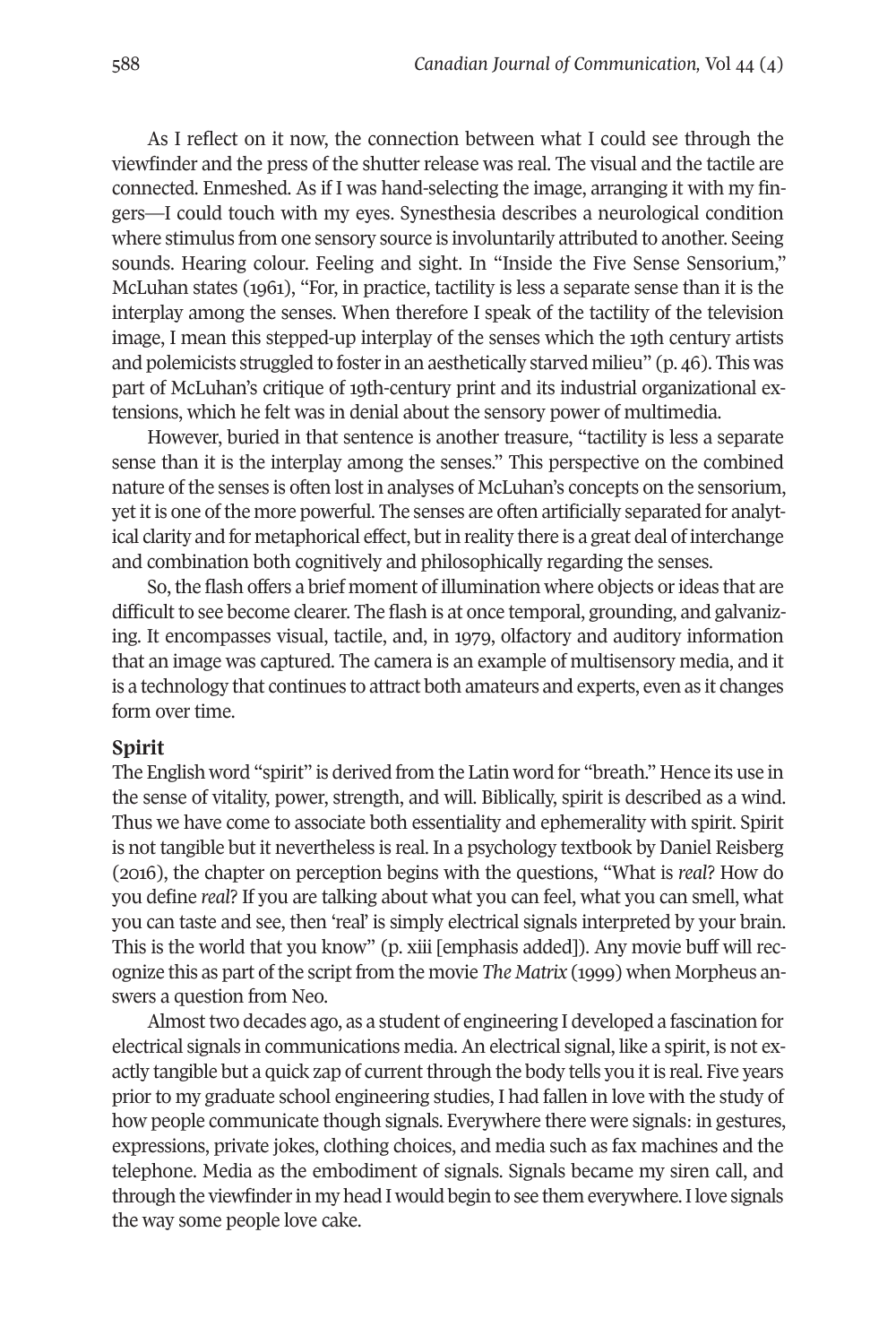Today, I study the electrical signals in our brain delivered by our sensory apparatus: eyes, ears, nose, tongue, and, particularly, our skin. I am currently studying the implications of the signals sent to our brains via our skin and how the signals from neurons affect the way we make sense of our interactions—signals causing signals and grappling with ideas around how technological artefacts are implicated in the exchanges. The very spirit of my work includes considering how the senses combine with and through technologies and the effect that these combinations have on how we process information. For example, considering the consequences forlearning when we use virtual reality headsets involves a more thorough understanding of, among other things, the relationship between visual and proprioceptive senses in non-tactile environments.

Katz and Aakhus (2002), prominent mobile media scholars, use the term "apparategeist" to describe the ways that people develop relationships with their technologies, and how they seek to find transcendental ways to communicate. Apparategeist, as a word, translates loosely as spirit (geist) of the machine  $(p, n)$ . Sprit of the machine extending to us, and/or the machine as an extension of man. McLuhan (1961) wrote,

I am working from the observation that our technical media are extensions of our senses. The latest such extension, television, I am suggesting, is an extension, not just of sight and sound, but of that very synesthesia which the artists of the past centuries have stressed as accessible via the tangibletactile values of the new vision. Television is not just sight and sound, but tangibility in its visual, contoured, sculptural mode. What have been the social effects of this sudden extension of our sight-touch powers? What have been the specific changes in our attitudes to public space, to privacy, and to the nature of environmental materials resulting from television? (p. 46)

The new vision McLuhan describes is fascinating, even today. It is a vision, an orality, a sense of direction, and a sense of movement that are all potentially imbued with tactile properties. Again, we can see the embodiment of the geist in media, where the sprit extends the reach of media beyond the tactile. Tactile that goes beyond touch and beyond a consideration of the nerve structures distributed in varying densities in the skin. Touch that goes beyond the discovery that 20th-century engineering psychologists made, beautifully documented by David Parisi (2018) as, "imagin[ing] touch as an informative network capable of interacting with information transmission machines" (p. 149). Interactions of touch change the way we understand the techno-material world. My experimental research asks: What is the nature of the signal delivered through the fingers and the eyes to the brain, and what do the signals in the brain do with it? When we touch a tablet, what are the implications for understanding? What are the specific changes in our attitudes to ourselves and each other when we tap out messages on Facebook or SnapChat?

Parisi (2018) also investigates the cultural construction of touch interactions with technology, and he says, "the addictive popularity of touch-screen videogames, such as Angry Birds, Candy Crush, Cut the Rope and Fruit Ninja, derives in part from wildly tapping and frantically swiping the screen" (p. 283). My own research revealed that handson interactions with tablets affect our cognition, providing information for later learning.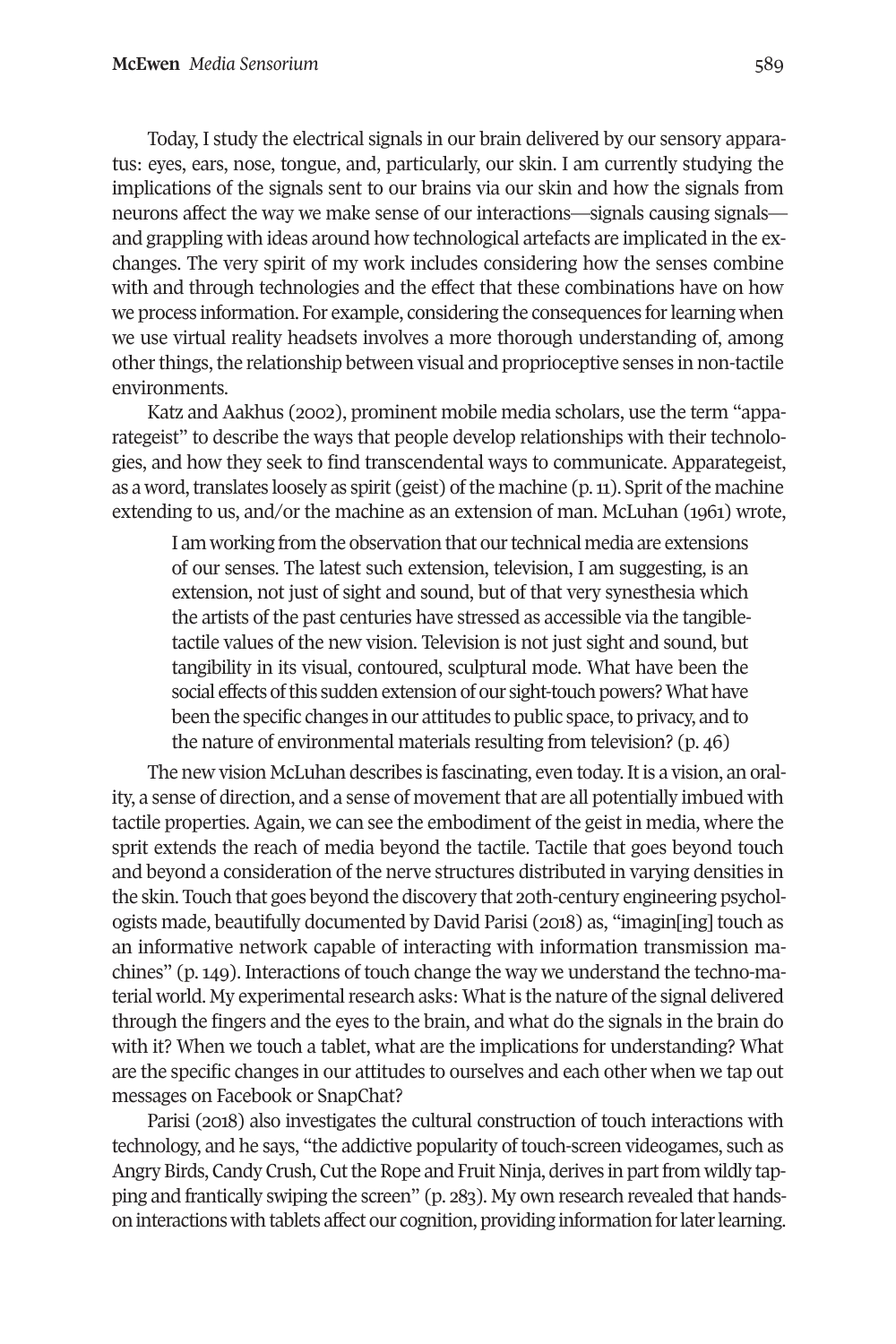Gestures do more than send signals—they can shape our understanding, and we actively and inseparably integrate the touch interactions with devices into our thinking (McEwen & Dube, 2017). Perhaps this is an example of how far McLuhan's new vision can be observed. Where spirit meets signal meets touch, we may find a product of the new vision.

# **Plex**

Plex is an important suffix in telecommunications and computer networking. Derivatives of plex describe four types of communications channels that are used in information transfer. A simplex channel is unidirectional, information flows one way from a sender to a receiver. No feedback is possible, similar to a traditional television transmission or classic radio program. A half-duplex system allows for two-way communication, but flows use all of the channel when transmitting so turn-taking is necessary. Citizen-band (CB) radios or generation one walkie-talkies are examples of half-duplex systems. To make communication effective, additional information is necessary to indicate the end of one side and signal readiness for receiving a response. In many ways, while not a half-duplex system, messaging applications such as Whatsapp and Messenger culturally work on a similar principle: users wait when they see an indicator that a message is incoming to avoid taking the exchange out of sequence.

In a full-duplex system, two people communicate simultaneously. Phones are fullduplex to reduce (or in the case of interruption, negate) the time between listening and speaking. The telephone was a revolution in analogue media. People could speak at the same time. This could lead to some confusion, as auditory processing occurred without the additional benefit of vision to provide additional cues on when to speak and when to wait. Full-duplex requires paying attention to the rhythm of the interaction, and focusing on cadence and conversation arcs.It becomes easier overtime both because of increasing familiarity between the speakers and also because prolonged time provides space for correction and clarification if simultaneity obfuscates.

Finally, there is multiplexing, which is a method that combines multiple analogue or digital signals into one signal over a shared medium. Multiple signals combined simultaneously. Many simultaneous conversations. More content down the same channel—achieving crazy speeds on gigabit-speed optical networks. Dial-up channels no more, no need for waiting around or focusing on cadence. Link efficiencies are calculated by multiplying the time to watch a frame (which is a digital transmission unit) by the number of frames, then dividing the result by the total time spent sending data. Reduce that time spent sending data and achieve glorious efficiency and speed!

Back to touch for a moment. Speaking of speed, here is a fun fact about information travelling from the skin to the brain: the brain registers pain slower than it does excitement. Indeed, this means that we can laugh faster than we can cry. The dorsal column-medial lemniscal (DCML) pathway is a pathway in the central nervous system that conveys information about light or fine touch from the skin and joints to the brain. A vibration from your mobile phone travels along the DCML. The sensory receptors in the skin include some with wider diameter axons and fewer synapses conveying tactile and kinesthetic information for planning and executing rapid movement where quick feedback is a must—such as pulling away from a tickle or rapidly getting your phone out of a pocket to answer it. Excitement is fast!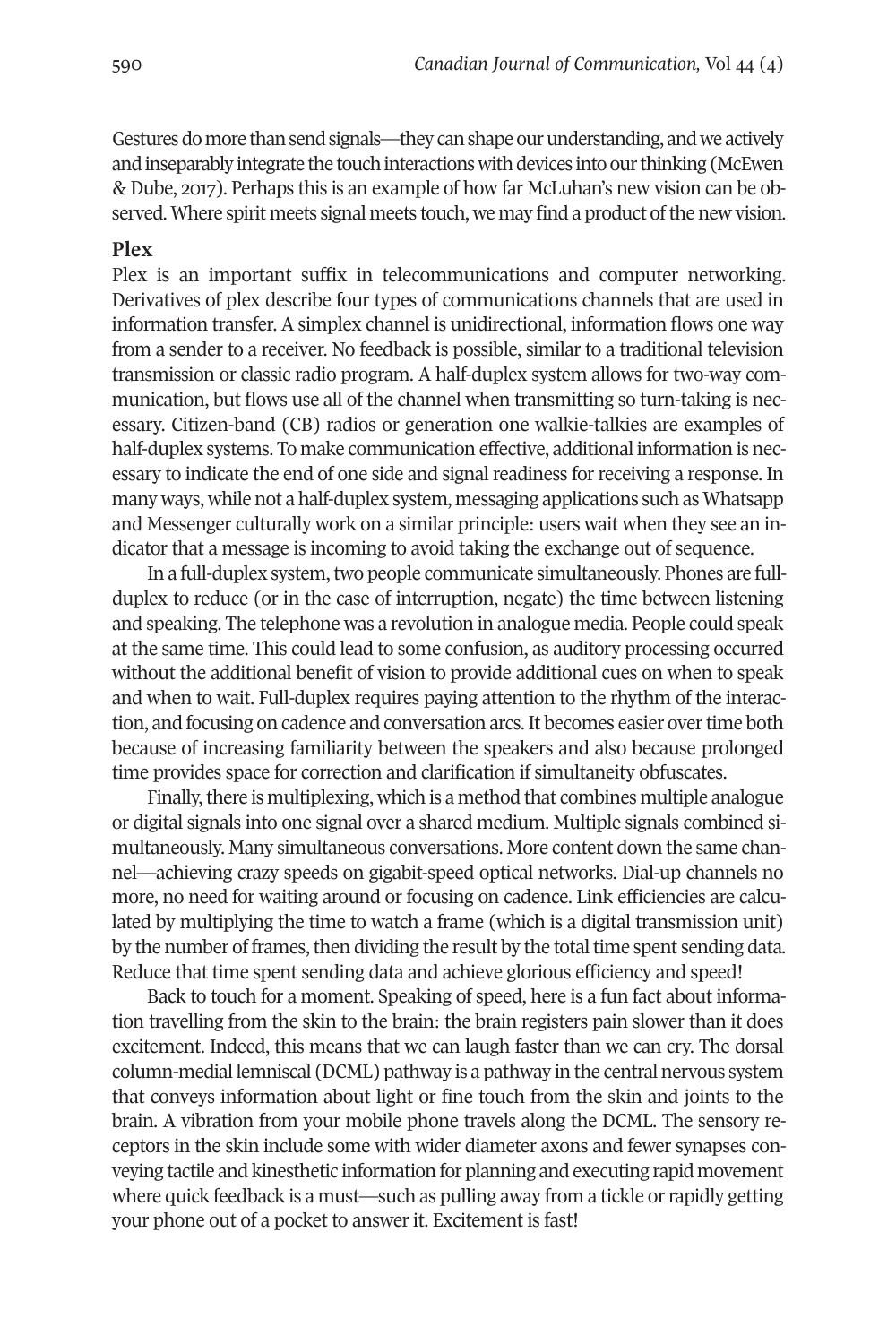The spinothalamic pathway includes a number of sequential synaptic jumps from within the spinal cord, thus slowing down conduction to the neurons in the brain. To complement the slow transmission, the nervous system provides a mechanism for inhibiting pain perception so one does not feel immediate pain. This built-in self-protection mechanism is considered to be an evolutionary throwback. If you stub your toe while running from the large and hungry predator, for example, you need to run and feel the pain after you get out of harm's way. The simultaneity of slowing down pain and speeding up excitement. Neurological channels flowing in multiplex. A recipe for survival.

So the physiological design of our bodies knows that speed is not always valuable. In the Urban Dictionary (n.d.), "plex" is to fight or get mad, and speaks of friction. If you wantto plex we are on; my crew versus yours. Flame wars online, speedy responses to comments and emails, and quick often thoughtless tweets are all examples of using speed to respond in an ideological fight. McLuhan (1961) said, "Town planners are familiar with the new lines of force exerted upon already existing urban spaces by faster vehicles and by air travel. At a more personal level, the already existing habits of visual perception are today being radically modified by electric information movement, for the *instantaneous* creates an entire field ofrelations where before had been only a segment or a fragment or a single point of view" (p. 48, emphasis added).

Simultaneous communication provides the potential for irreparable misunderstandings and highly emotional reactions in a feedback forum: hate and plex on our social platforms. The instantaneous creates an entire field ofrelations where there was previously only a single point of view. Multiplexing single points of view as fast as we can to create fields of niche interest groups splinters factions; it creates a multiplicity all speaking at the same time and no one listening to each other. We only hear our own voices.As we speed up the excitement, our bodies tell us the pain will come much later.

# **Stretch**

Stretch conjures up mental images of lengthening or widening without breaking. A stretch of land can also be seen in a photo, or we can recall a walk along a stretch of beach. In business we speak of stretch goals to strive toward a promotion—taking our performance beyond the normative boundaries—or in a bid to exceed revenue targets. In mathematics a stretch is an algebraic transformation involving an invariant line and a scale factor. After the transformation there is a change in location of some of the properties of the object, but its basic form remains the same. In other words, the scale factor changes the conditions or the context surrounding the object, but the object remains recognizable as itself. Therefore, a stretch means that the scale factor has had an impact, but the fundamental nature of the object or person remains the same.

Perhaps our ideologies or our principles can undergo a stretch in the form of a challenge. Debates, fake news, discord online and off. Caricatures of political leaders and the strengthening of stereotypes that deepen lines of division and erase tolerance. Stretching to a breaking point. Stretching can also be uncomfortable in the way of most change. For athletes, a stretch can prevent an injury by sending information to the muscles and tendons that they need to get ready to move before an event, and to let them know that they have permission to relax after. Might we hope that the same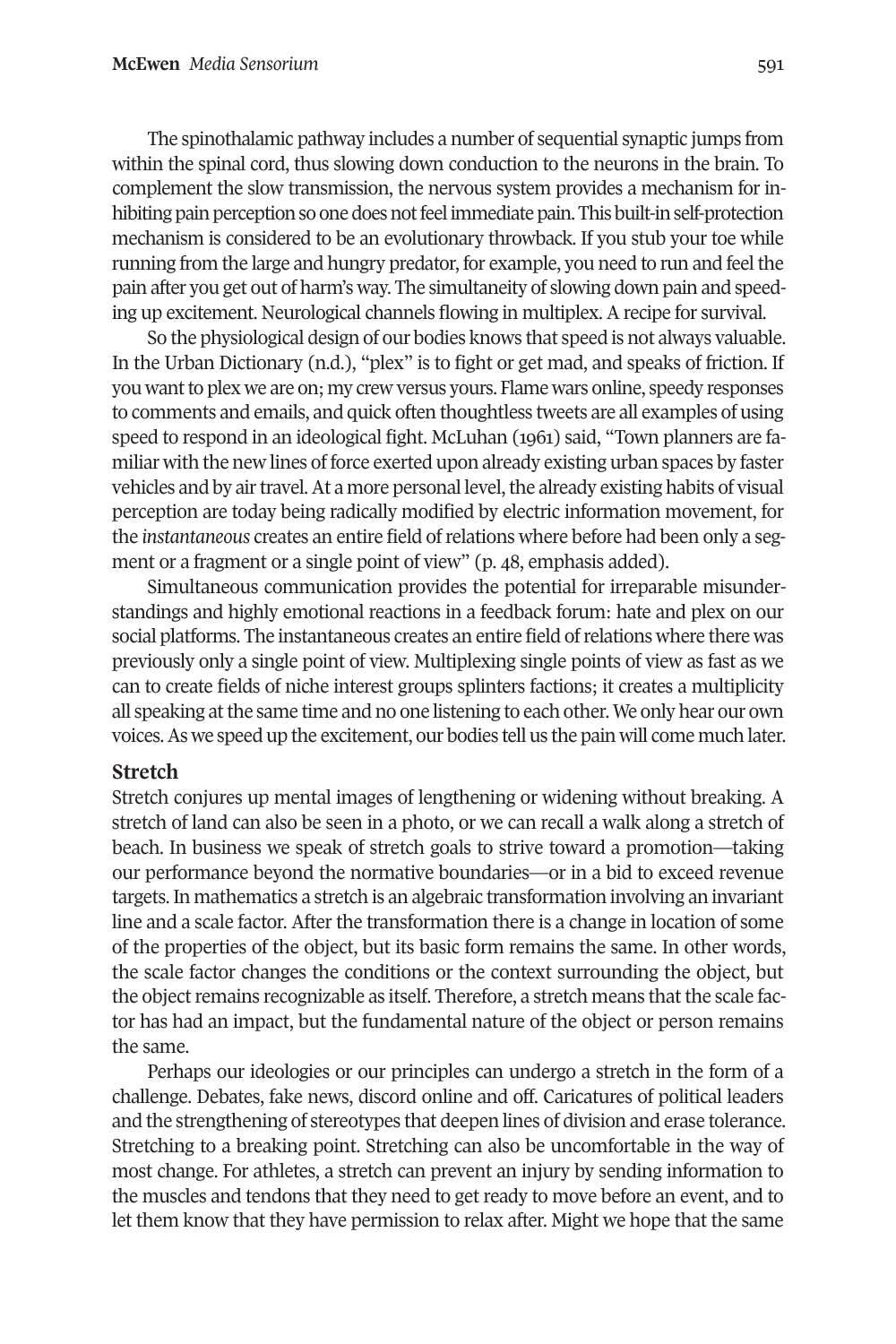is true of stretches affecting the way we see an issue: the stretch readies us for a change so we are better prepared for the challenge and better equipped for the recovery.

The fascinating thing about a stretch is that it suggests there is a transformation underway, yet the end result may seem remarkably similar to the original. Stretches can defy transformation, particularly when elasticity is a property of the object. The object seeks to revert as close as possible to its original form, even while the conditions around it are changed. Therefore, no matter how the logic orthe data challenge a previous idea, the transformation may be temporary—if there is any movement at all.

The thing about transformations is that even when dramatic changes occur, the underlying processes are sometimes not visible. My 92-year-old grandmother used to say, "When did I get so old?" It crept up on her stealthily until one day there was no denying the stretch had taken place. But really, when? When did we stop having a home phone? When did touch overtake voice as the primary input on communications media? When did the world tilt to the right? When did we stop being immigrants and come to fear the very word itself? Are the underlying processes so subtle that we cannot see the transformation until the change emerges fully formed, while everyone around us appears not to have stretched at all? Or have we all been stretching at the same rate so in our eyes everything appears unchanged?

Inferences are a core feature of perception. When we look at a very slow movement—the growth of a tree, for example, or the movement of an hour hand on a clock—we often cannot discern the motion involved. Nevertheless, if we let sufficient time pass we inferthat movement has taken place due to a change in position: a transformation. There is an extremely rare condition, akinetopsia, where someone is completely unable to perceive motion even though other aspects of their vision are operating within normative bounds. Persons with akinetopsia have difficulties following conversation (their perception of changes in facial expression and lip movement is compromised), but their brains adapt and fill in information to accommodate this loss. They make inferences.

We must make inferences all day long, both perceptually and ideologically. We do so to process all of the partial information continuously signalling our brains. How we make sense of partial information coming from our senses is still largely a mystery, but psychologists have been able to identify common mechanisms we employ. One is amodal completion, where our brains provide a representation ofthe parts of an object for which information is missing. If, for example, if we see a dog peeking from behind a wall, our perceptual system will represent the part of the dog that we cannot see (Nanay, 2018). Tactile completion is where we form an understanding of a surface based on touching a small section. Perhaps ideological completion is where we formulate a representation based on partial information.

The brain seeks balance and understanding to maintain our sanity. So it can also be plastic, in a sense stretching and relearning to accommodate the imperfections of our environment, our political messes, our emotional states, and our own sensory deficits. In *Understanding Media* McLuhan said (1994), "Innumerable confusions and a profound feeling of despair invariably emerge in periods of great technological and cultural transitions. Our 'Age of Anxiety' is, in great part, the result of trying to do